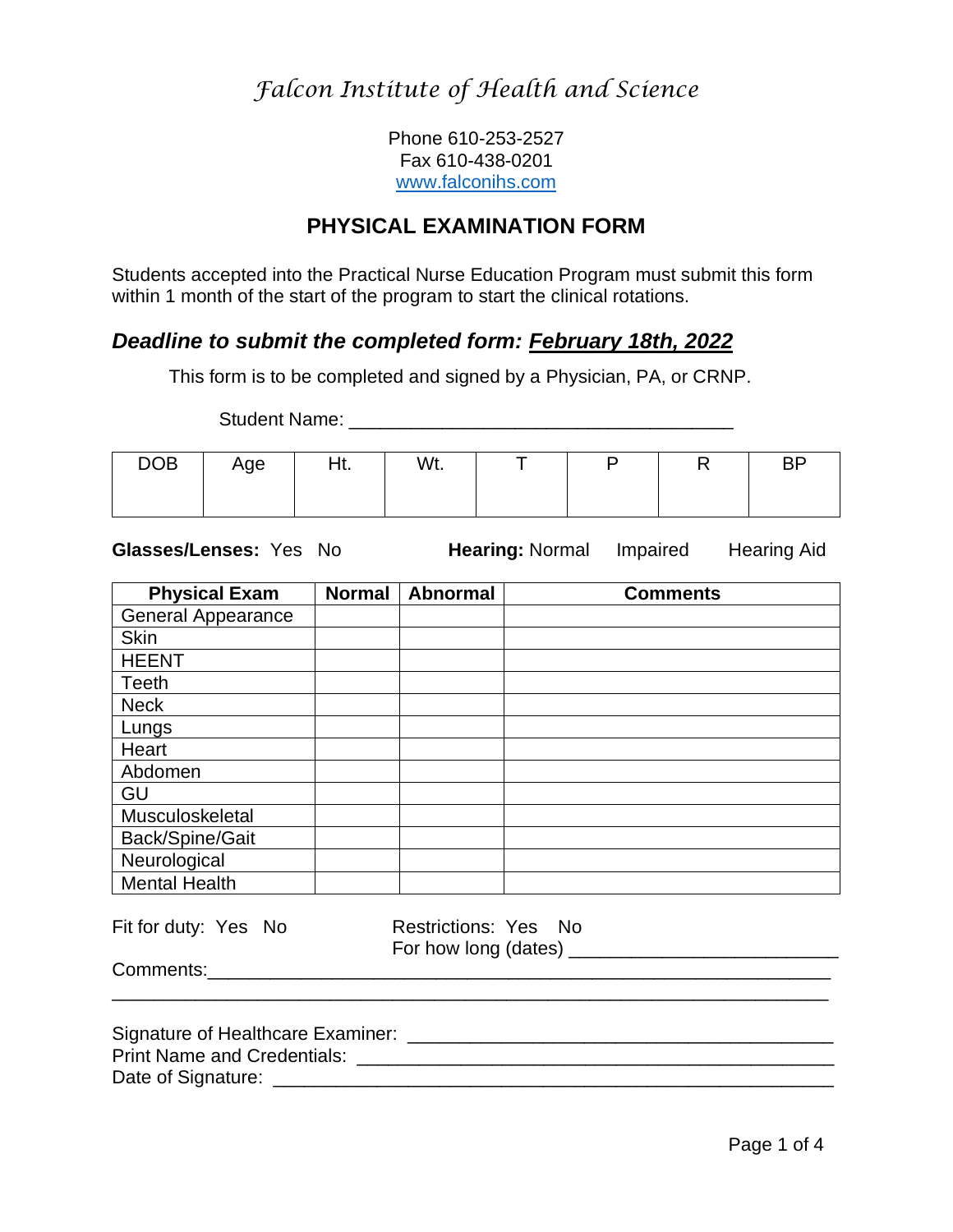Phone 610-253-2527 Fax 610-438-0201 [www.falconihs.com](http://www.falconihs.com/)

### **IMMUNIZATION RECORD FORM**

This form is to be completed and signed by a Physician, PA, or CRNP.

| <b>Student Name:</b> |  |
|----------------------|--|
|----------------------|--|

#### **All students are required to be up to date on the vaccinations listed on this form.**

- Measles/Mumps/Rubella (MMR) Yes \_\_\_\_
- Varicella Yes \_\_\_\_
- Hepatitis B Yes \_\_\_\_ If student is currently receiving series of Hepatitis B, they are considered up to date. Please provide the dates for the next doses \_\_\_\_\_\_\_\_\_\_\_\_\_\_\_\_\_\_\_\_\_\_\_\_\_\_\_\_\_\_\_\_\_\_.

• Tetanus, Diphtheria & Pertussis (TDAP) Yes \_\_\_\_

The student is current with vaccinations named above.

| Signature of Healthcare Examiner:  |  |
|------------------------------------|--|
| <b>Print Name and Credentials:</b> |  |
| Date of Signature:                 |  |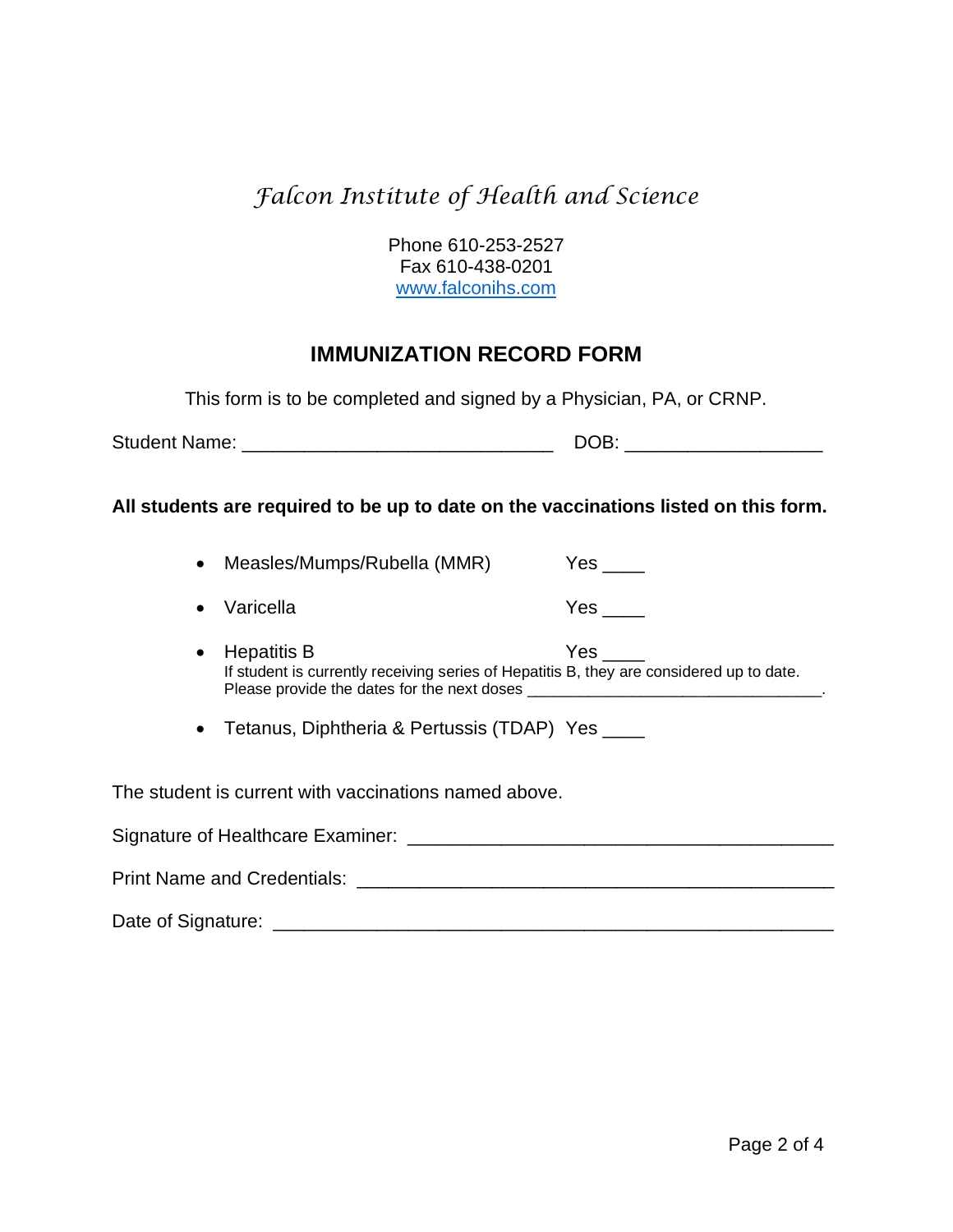Phone 610-253-2527 Fax 610-438-0201 [www.falconihs.com](http://www.falconihs.com/)

### **TUBERCULOSIS FORM**

**\_\_\_\_\_\_\_\_\_\_\_\_\_\_\_\_\_\_\_\_\_\_\_\_\_\_\_\_\_\_\_\_\_\_\_\_\_\_\_\_\_\_\_\_\_\_\_\_\_\_\_\_\_\_\_\_\_\_\_\_\_\_\_\_\_\_\_\_\_\_**

Student Name: **We are all that the student Name:**  $\mathcal{L} = \{x_i, y_i\}$ 

#### **Option A PPD Skin Test**

Tests must be performed within 12 months of the start of the program.

|        | <b>Date Given</b> | <b>Date</b><br><b>Read</b> | <b>Induration</b> | <b>Result</b>     | <b>Result Verified By:</b> |
|--------|-------------------|----------------------------|-------------------|-------------------|----------------------------|
| Test 1 |                   |                            |                   | Pos<br><b>Neg</b> |                            |
| Test 2 |                   |                            |                   | Pos<br><b>Neg</b> |                            |

#### **Option B Iterferon Gamma Release Assay (IGRA)**

| Date | "ype        |     | <b>Results</b> | If positive, student |
|------|-------------|-----|----------------|----------------------|
|      | T-Spot      |     |                | must have a chest    |
|      | Quantiferon | Pos | Nea            | x-rav.               |

#### **Option C Chest X-Ray**

| <b>Date</b> | <b>Results</b> | <b>Date Treatment</b><br><b>Started</b><br>(if positive) | <b>Date Treatment</b><br><b>Completed</b><br>(if positive) |
|-------------|----------------|----------------------------------------------------------|------------------------------------------------------------|
|             | Pos<br>Nea     |                                                          |                                                            |

Signature of Healthcare Examiner: \_\_\_\_\_\_\_\_\_\_\_\_\_\_\_\_\_\_\_\_\_\_\_\_\_\_\_\_\_\_\_\_\_\_\_\_\_\_\_\_\_

Print Name and Credentials: \_\_\_\_\_\_\_\_\_\_\_\_\_\_\_\_\_\_\_\_\_\_\_\_\_\_\_\_\_\_\_\_\_\_\_\_\_\_\_\_\_\_\_\_\_\_

Date of Signature: \_\_\_\_\_\_\_\_\_\_\_\_\_\_\_\_\_\_\_\_\_\_\_\_\_\_\_\_\_\_\_\_\_\_\_\_\_\_\_\_\_\_\_\_\_\_\_\_\_\_\_\_\_\_